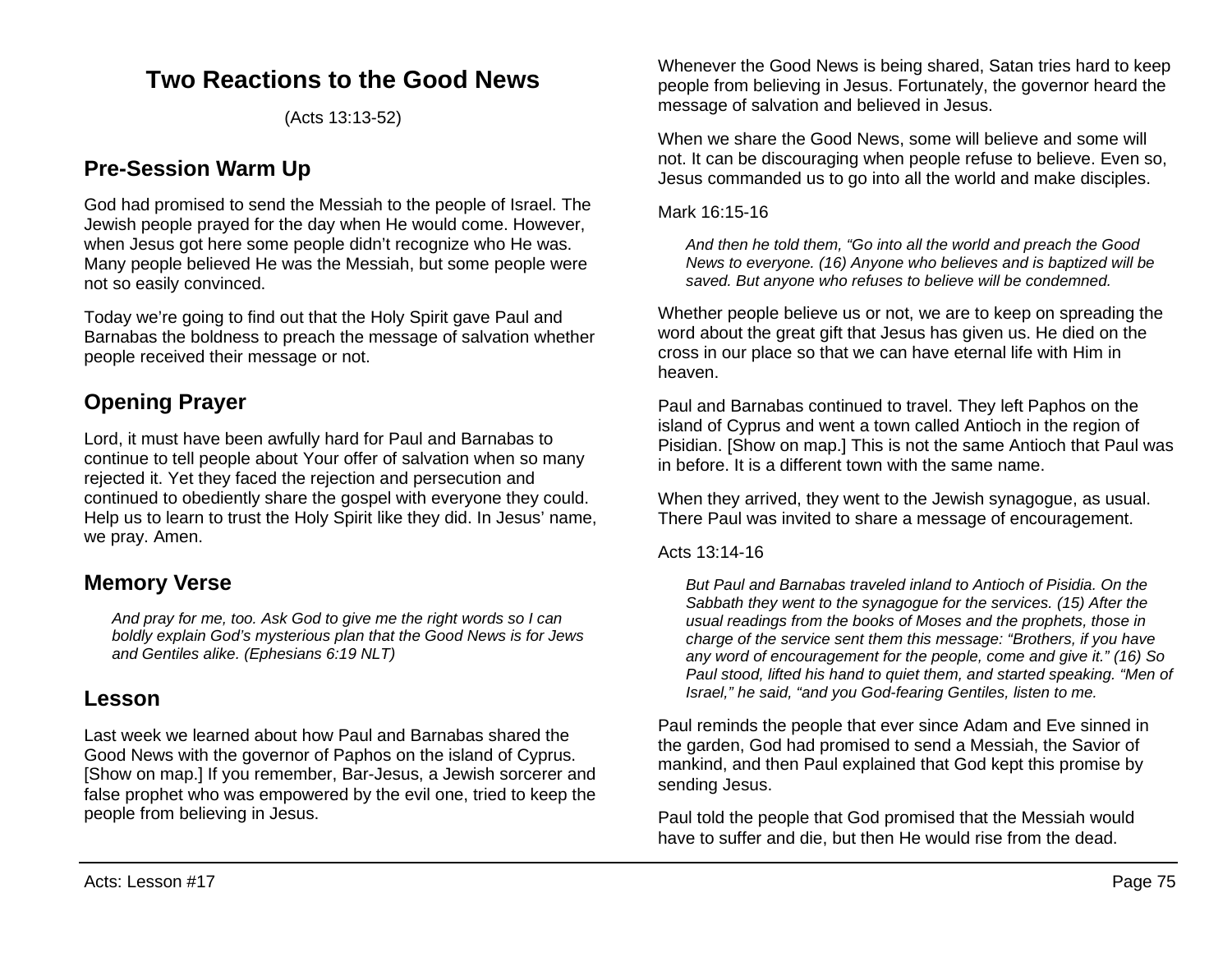*But God raised him from the dead! (31) And over a period of many days he appeared to those who had gone with him from Galilee to Jerusalem. They are now his witnesses to the people of Israel. (32) "And now we are here to bring you this Good News. The promise was made to our ancestors,* 

The Holy Spirit enabled Paul to preach the Good News to the people. He goes on in verse 38…

#### Acts 13:38-39

*"Brothers, listen! We are here to proclaim that through this man Jesus there is forgiveness for your sins. (39) Everyone who believes in him is made right in God's sight—something the law of Moses could never do.*

Paul message had a great impact on the lives of many people listening that day.

#### Acts 13:42-44

*As Paul and Barnabas left the synagogue that day, the people begged them to speak about these things again the next week. (43) Many Jews and devout converts to Judaism followed Paul and Barnabas, and the two men urged them to continue to rely on the grace of God. (44) The following week almost the entire city turned out to hear them preach the word of the Lord.*

Many people received Paul's message of salvation and believed in Jesus. Unfortunately, there were some people who refused to believe.

#### Acts 13:45

*But when some of the Jews saw the crowds, they were jealous; so they slandered Paul and argued against whatever he said.*

Paul and Barnabas explained that they shared the message of the Good News with them first because they are Jews. You see, the Jews had been waiting for the Messiah since the beginning of time. And Jesus came as the fulfillment of that promise; He was the fulfillment of their scriptures. But, since these Jews rejected the message of Jesus, Paul and Barnabas told them that they were now going to take the Good News to the Gentiles.

#### Acts 13:46-47

*Then Paul and Barnabas spoke out boldly and declared, "It was necessary that we first preach the word of God to you Jews. But since you have rejected it and judged yourselves unworthy of eternal life, we will offer it to the Gentiles. (47) For the Lord gave us this command when he said, 'I have made you a light to the Gentiles, to bring salvation to the farthest corners of the earth.'"*

The same message that angered the unbelieving Jews caused a completely different reaction in the Gentiles.

#### Acts 13:48-49

*When the Gentiles heard this, they were very glad and thanked the Lord for his message; and all who were chosen for eternal life became believers. (49) So the Lord's message spread throughout that region.*

God's word spread throughout the area and this caused the unbelieving Jews to stir up more trouble for Paul and Barnabas and forced them to leave Pisidian Antioch. In fact, they ran out of town!

#### Acts 13:50

*Then the Jews stirred up the influential religious women and the leaders of the city, and they incited a mob against Paul and Barnabas and ran them out of town.*

As they left, they did something that seems odd to us.

### Acts 13:51

*So they shook the dust from their feet as a sign of rejection and went to the town of Iconium.*

To better understand why they did this, turn to Mark 6:11. This is Jesus speaking…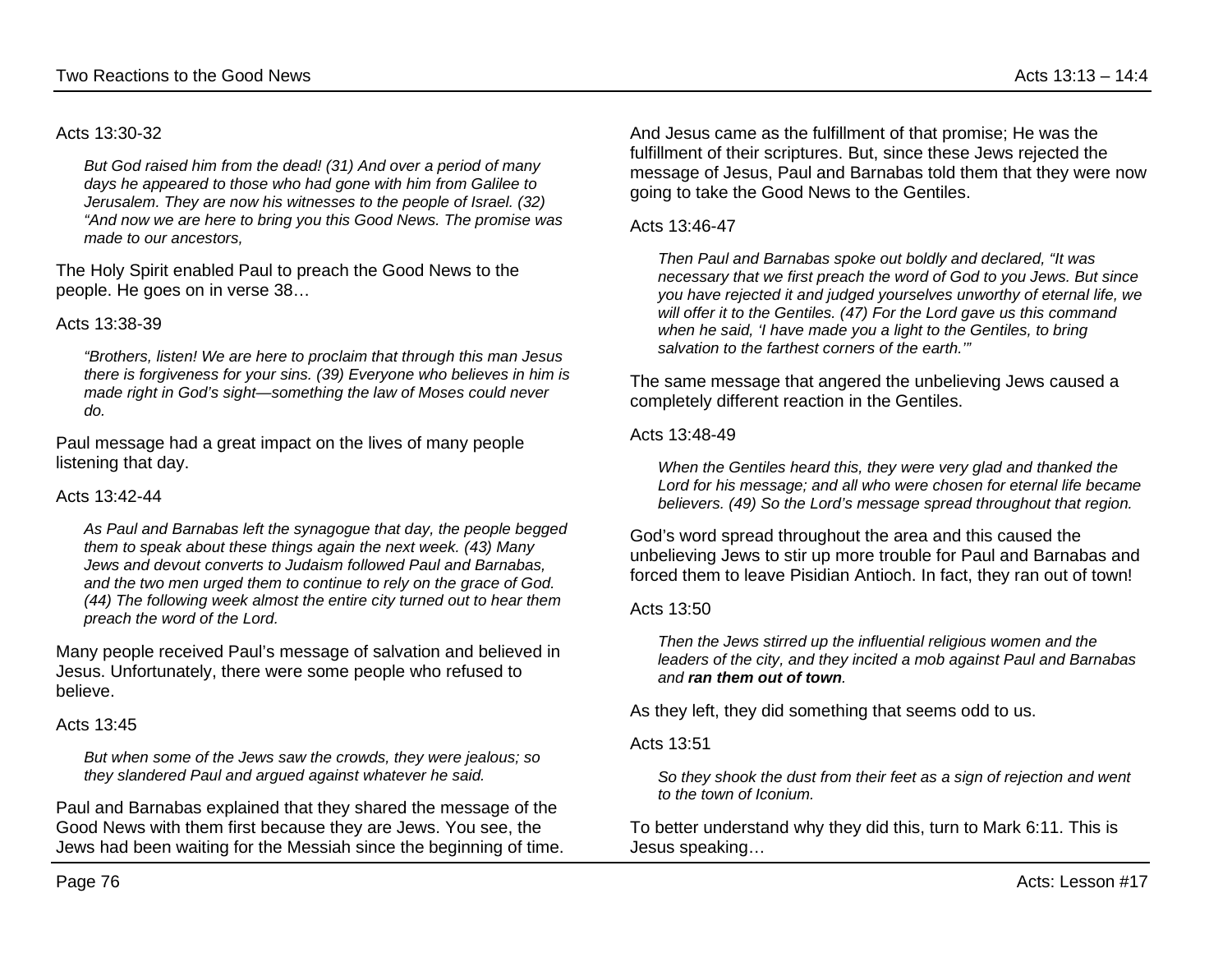#### Mark 6:11

*But if any place refuses to welcome you or listen to you, shake its dust from your feet as you leave to show that you have abandoned those people to their fate."*

Have you ever heard anyone say, "*I wash my hands of this*"? When you have done all you can to convince a person that Jesus is the Way, the Truth, and the Life, but they refuse to believe, then you have to leave it up to the Holy Spirit to work in the hearts of those you are trying to convince.

Paul and Barnabas did not let the response of the unbelieving Jews discourage them from continuing their missionary journey. They left Pisidian Antioch and traveled next to Iconium. As they traveled, they were filled with Joy.

#### Acts 13:52

*And the believers were filled with joy and with the Holy Spirit.*

The next place they went was Iconium. [Show on map.]

#### Acts 14:1-4

*The same thing happened in Iconium. Paul and Barnabas went to the Jewish synagogue and preached with such power that a great number of both Jews and Greeks became believers. (2) Some of the Jews, however, spurned God's message and poisoned the minds of the Gentiles against Paul and Barnabas. (3) But the apostles stayed there a long time, preaching boldly about the grace of the Lord. And the Lord proved their message was true by giving them power to do miraculous signs and wonders. (4) But the people of the town were divided in their opinion about them. Some sided with the Jews, and some with the apostles.*

Next week we will pick up the story right here and learn more about the miraculous signs and wonders that the Holy Spirit enabled Paul and Barnabas to do that proved their message about Jesus was true.

Sometimes when we share the Good News with others, there will be people who reject the message and may even be unkind to us. But, if you are a believer in Jesus Christ, you have the Holy Spirit living in you and He will help you to continue to share the message of salvation with joy and boldness. He will give you the right words to say to everyone that you talk to about Jesus.

People have different reactions to Jesus. They either accept Him as God and welcome Him into their lives; or they reject Him and refuse to believe the truth.

What about you? Do you accept Jesus as your Lord and Savior?

# **CLOSING PRAYER**

Father, strengthen our faith in You so that we might be willing to stand up for You even when others don't believe what we're telling them. Give us compassion in our hearts to reach out to others and to keep on loving them, just like You did, no matter if they believe in You or not. In Jesus' name, we pray. Amen.

## **LEARNING ACTIVITIES**

### **GAME CENTER**

Use the following questions in a game or discussion.

- 1. Show me the two towns called Antioch on the map.
- 2. Where did Paul and Barnabas go on the Sabbath in every town they visited? (The Synagogue)
- 3. What is the Good News? (Jesus died and rose again so that we can have forgiveness of our sins.)
- 4. Why did Paul and Barnabas share the Good News with the Jews first? (They were God's chosen people who had been waiting for